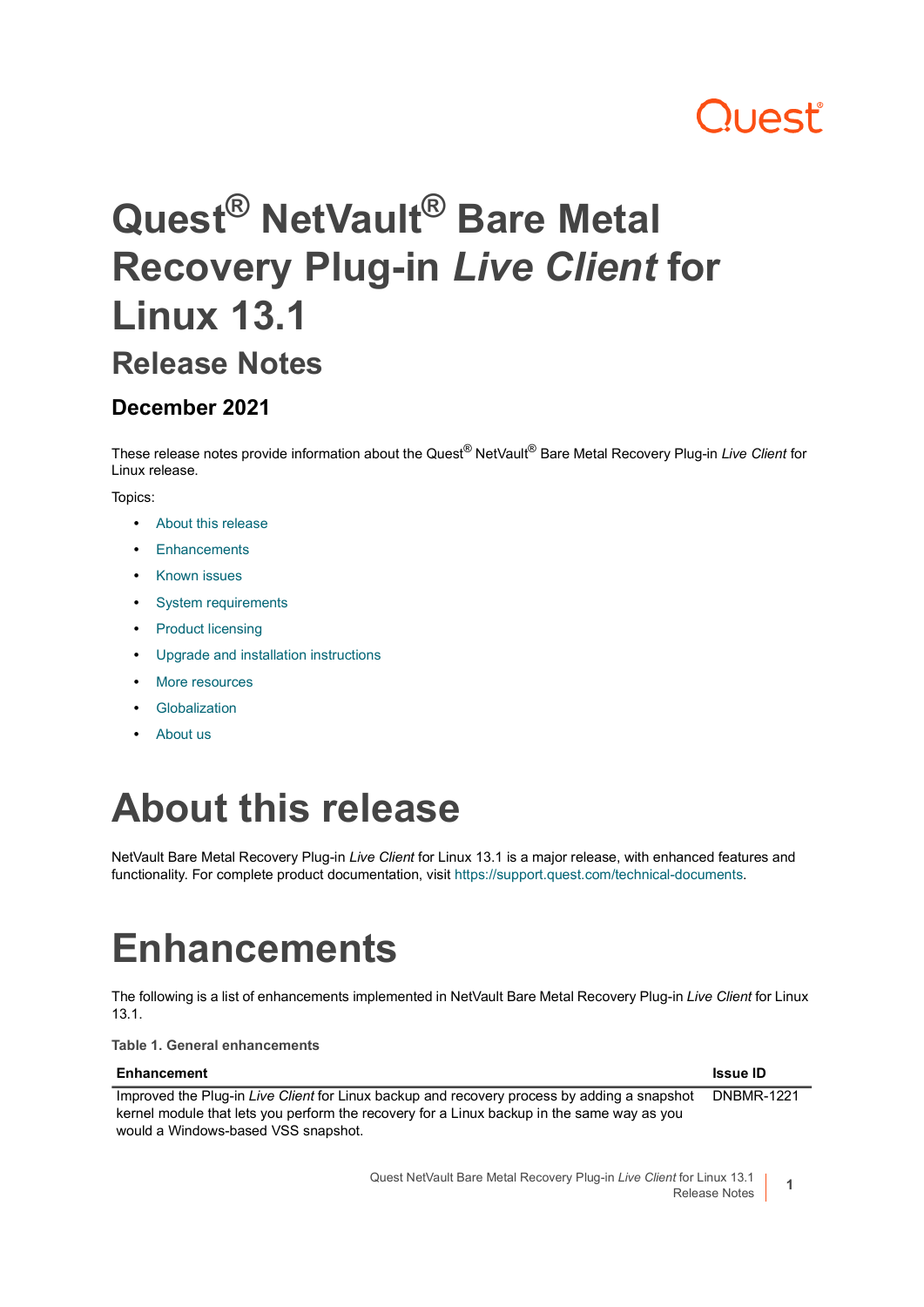# <span id="page-1-0"></span>**Known issues**

The following is a list of issues, including issues attributed to third-party products, known to exist at the time of release.

**Table 2. General known issues**

| Known issue                                                                                   | <b>Issue ID</b>   |
|-----------------------------------------------------------------------------------------------|-------------------|
| The plug-in does not support backup and restore jobs that use NetVault SmartDisk as a target. | DNBMR-1015        |
| The plug-in does not support backup and restore jobs that use QoreStor or DR as a target.     | <b>DNBMR-1218</b> |

## <span id="page-1-1"></span>**System requirements**

Before installing NetVault Bare Metal Recovery Plug-in *Live Client* for Linux 13.1, ensure that your system meets the requirements outlined in the *Quest NetVault Compatibility Guide* available at [https://support.quest.com/technical-documents.](https://support.quest.com/technical-documents)

## **Upgrade and compatibility**

For complete supported-platform information, see the *Quest NetVault Compatibility Guide*.

# <span id="page-1-2"></span>**Product licensing**

To obtain the license file for your NetVault Server environment, determine the NetVault Machine ID of your main NetVault Server. Also identify the machine IDs of any clients running application plug-ins, such as Oracle, MySQL, PostgreSQL, SQL Server, and Exchange.

You can use the License Management page to install the product license files.

- **•** [Obtaining a machine ID](#page-1-3)
- **•** [Installing a license file](#page-1-4)

### <span id="page-1-3"></span>**Obtaining a machine ID**

- 1 Start the NetVault WebUI.
- 2 In the Navigation pane, click **License Management**.
- 3 In the **Clients Details** list, note the machine ID for the applicable Server or Client entry.

### <span id="page-1-4"></span>**Installing a license file**

- 1 In the **Navigation** pane, click **License Management**.
- 2 On the **License Management** page, click **Install License**.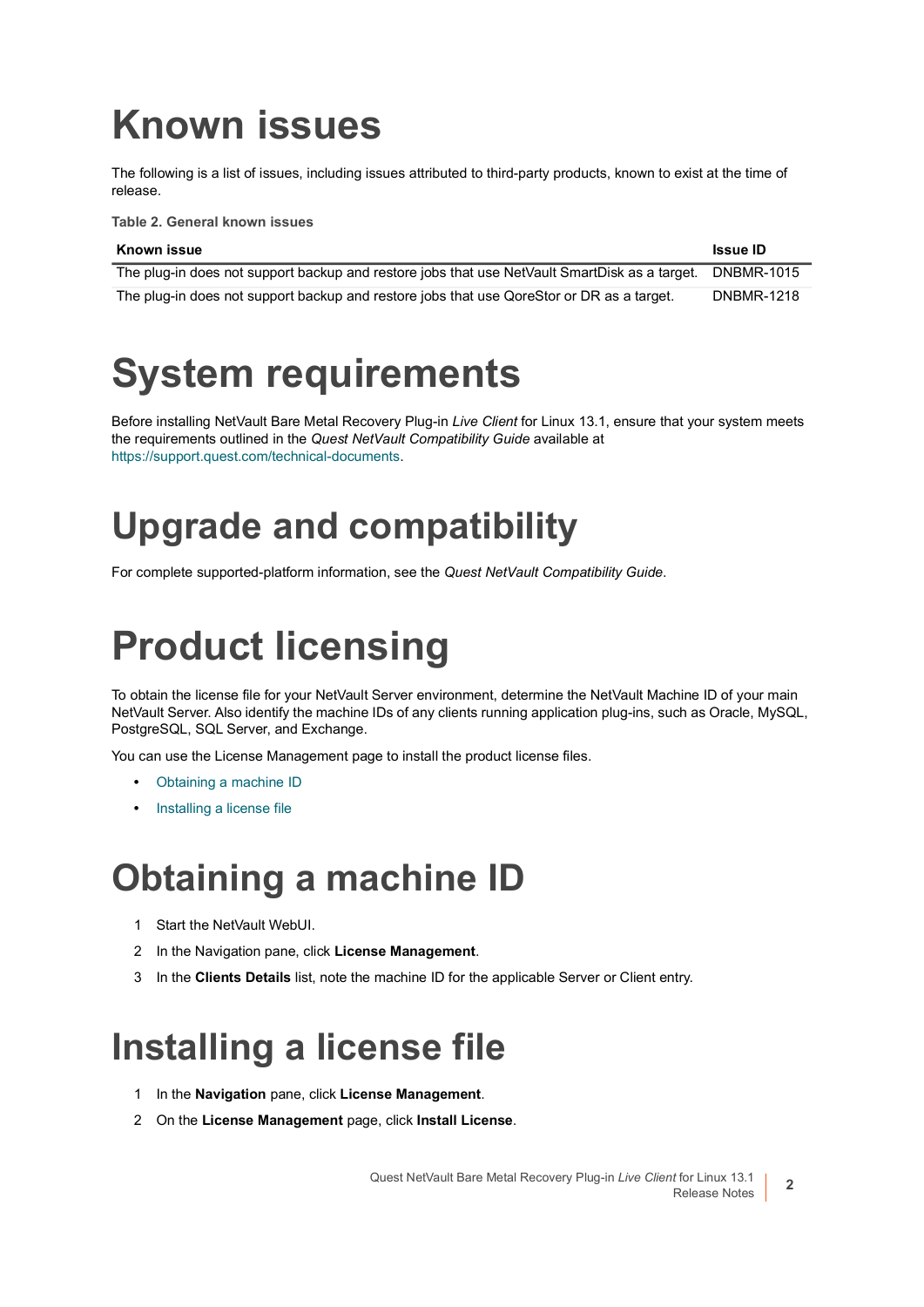Because the NetVault WebUI is tied to a specific NetVault Server and all licenses are installed on the NetVault Server, the program automatically installs the license on the correct machine.

- 3 In the **Choose License File/s** dialog box, click **Select a file**, point to the **".dlv"** file that contains the license key, and click **Open**.
- 4 In the dialog box, click **OK** to apply the selected license file.

After the key is applied successfully, a message is displayed.

5 To dismiss the message, click **X**.

# <span id="page-2-0"></span>**Upgrade and installation instructions**

For upgrade and installation instructions, see the *Quest NetVault Bare Metal Recovery Plug-ins User's Guide*.

### <span id="page-2-1"></span>**More resources**

Additional information is available from the following:

- **•** [Online product documentation](https://support.quest.com/technical-documents/)
- **•** [NetVault community](https://www.quest.com/community/products/netvault/)

# <span id="page-2-2"></span>**Globalization**

This section contains information about installing and operating this product in non-English configurations, such as those needed by customers outside of North America. This section does not replace the materials about supported platforms and configurations found elsewhere in the product documentation.

This release supports any single-byte or multi-byte character set. It supports simultaneous operation with multilingual data. This release is targeted to support operations in the following regions: North America, Western Europe and Latin America, Central and Eastern Europe, Far-East Asia, Japan.

The release is localized to the following languages: Chinese (Simplified), French, German, Japanese, Korean.

# <span id="page-2-3"></span>**About us**

Quest provides software solutions for the rapidly-changing world of enterprise IT. We help simplify the challenges caused by data explosion, cloud expansion, hybrid datacenters, security threats, and regulatory requirements. We are a global provider to 130,000 companies across 100 countries, including 95% of the Fortune 500 and 90% of the Global 1000. Since 1987, we have built a portfolio of solutions that now includes database management, data protection, identity and access management, Microsoft platform management, and unified endpoint management. With Quest, organizations spend less time on IT administration and more time on business innovation. For more information, visit [www.quest.com](https://www.quest.com/company/contact-us.aspx).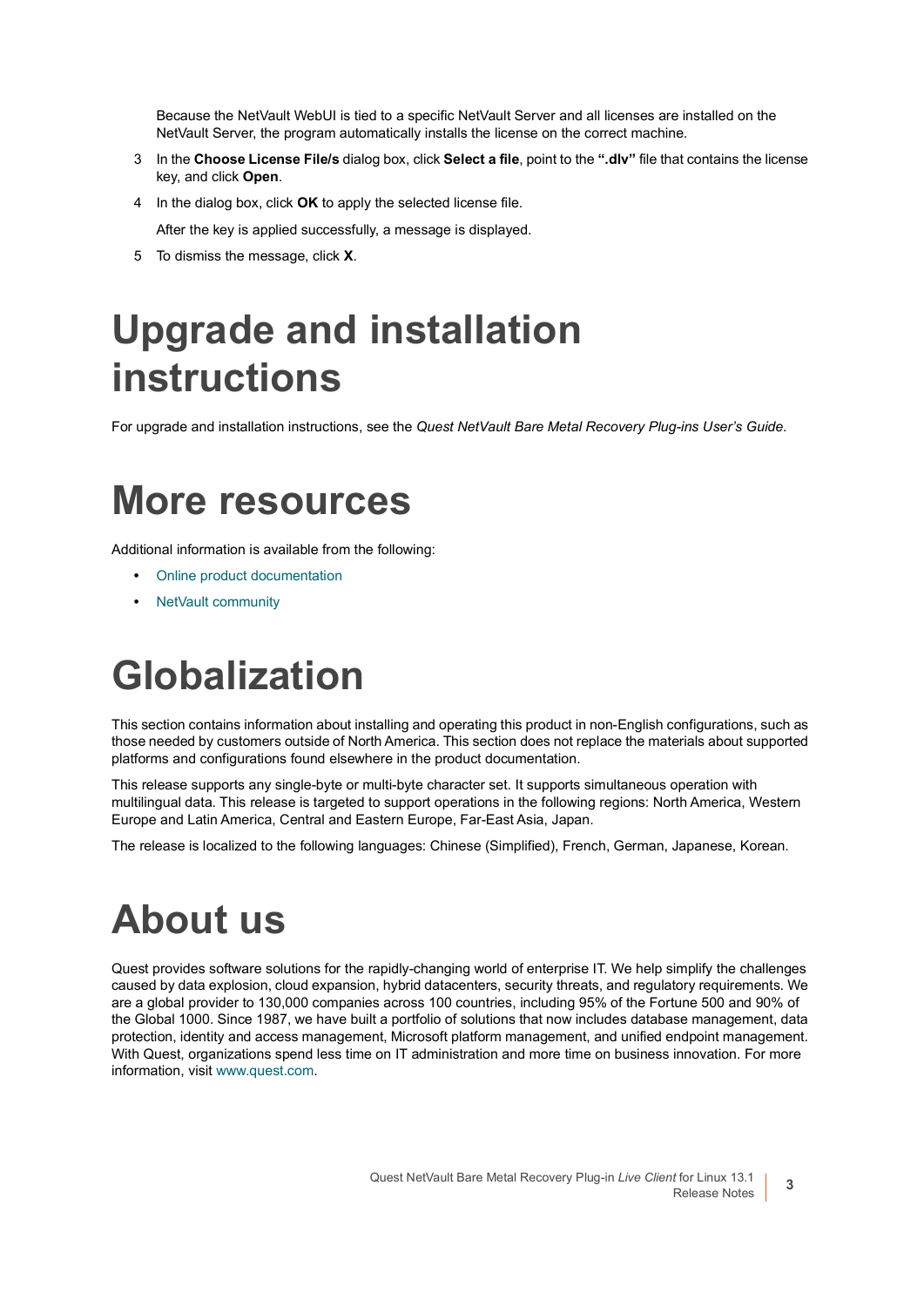### **Technical support resources**

Technical support is available to Quest customers with a valid maintenance contract and customers who have trial versions. You can access the Quest Support Portal at [https://support.quest.com.](https://support.quest.com)

The Support Portal provides self-help tools you can use to solve problems quickly and independently, 24 hours a day, 365 days a year. The Support Portal enables you to:

- **•** Submit and manage a Service Request.
- **•** View Knowledge Base articles.
- **•** Sign up for product notifications.
- **•** Download software and technical documentation.
- **•** View how-to-videos.
- **•** Engage in community discussions.
- **•** Chat with support engineers online.
- **•** View services to assist you with your product.